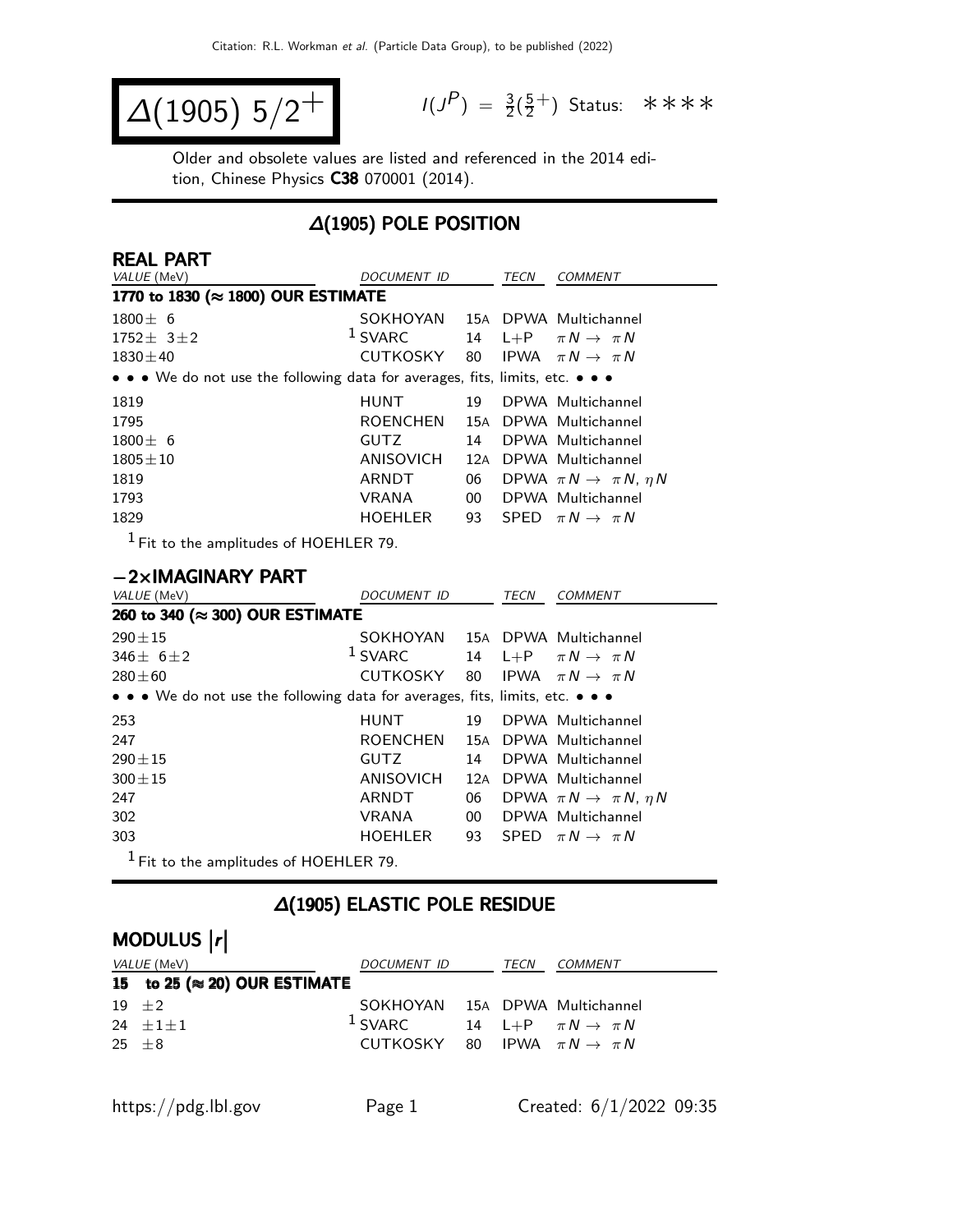• • • We do not use the following data for averages, fits, limits, etc. • • •

| 5.3      | ROENCHEN 15A DPWA Multichannel            |  |                                              |
|----------|-------------------------------------------|--|----------------------------------------------|
| $19 + 2$ | GUTZ CONT                                 |  | 14 DPWA Multichannel                         |
| $20 + 2$ | ANISOVICH 12A DPWA Multichannel           |  |                                              |
| 15       | ARNDT                                     |  | 06 DPWA $\pi N \rightarrow \pi N$ , $\eta N$ |
| 25       | HOEHLER 93 SPED $\pi N \rightarrow \pi N$ |  |                                              |
| $1 -$    |                                           |  |                                              |

1 Fit to the amplitudes of HOEHLER 79.

### $PHASE \theta$

| VALUE $(^\circ)$                                                              | <b>DOCUMENT ID</b>                         |    | <b>TECN</b> | <b>COMMENT</b>                               |
|-------------------------------------------------------------------------------|--------------------------------------------|----|-------------|----------------------------------------------|
| $-120$ to $-30$ ( $\approx -50$ ) OUR ESTIMATE                                |                                            |    |             |                                              |
| $-45\pm 4$                                                                    | SOKHOYAN 15A DPWA Multichannel             |    |             |                                              |
| $-114\pm 11\pm 2$                                                             | $1$ SVARC                                  |    |             | 14 L+P $\pi N \rightarrow \pi N$             |
| $-50\pm 20$                                                                   | CUTKOSKY 80 IPWA $\pi N \rightarrow \pi N$ |    |             |                                              |
| • • • We do not use the following data for averages, fits, limits, etc. • • • |                                            |    |             |                                              |
| $-89$                                                                         | ROENCHEN                                   |    |             | 15A DPWA Multichannel                        |
| $-45\pm 4$                                                                    | <b>GUTZ</b>                                | 14 |             | DPWA Multichannel                            |
| $-44\pm 5$                                                                    | ANISOVICH                                  |    |             | 12A DPWA Multichannel                        |
| $-30$                                                                         | ARNDT                                      |    |             | 06 DPWA $\pi N \rightarrow \pi N$ , $\eta N$ |
| $1$ Fit to the amplitudes of HOEHLER 79.                                      |                                            |    |             |                                              |

#### ∆(1905) INELASTIC POLE RESIDUE

The "normalized residue" is the residue divided by  $\Gamma_{pole}/2$ .

### Normalized residue in  $N\pi\to\Delta(1905)\to\Delta\pi$ , P-wave

|                                                            | $MODULUS$ PHASE $(^{\circ})$                                                  | DOCUMENT ID TECN COMMENT        |  |  |  |  |  |
|------------------------------------------------------------|-------------------------------------------------------------------------------|---------------------------------|--|--|--|--|--|
|                                                            | $0.19 \pm 0.07$ $10 \pm 30$ SOKHOYAN 15A DPWA Multichannel                    |                                 |  |  |  |  |  |
|                                                            | • • • We do not use the following data for averages, fits, limits, etc. • • • |                                 |  |  |  |  |  |
| 0.0870                                                     | 72                                                                            | ROENCHEN 15A DPWA Multichannel  |  |  |  |  |  |
|                                                            | $0.25\quad \pm 0.06\qquad 0\pm 15$                                            | ANISOVICH 12A DPWA Multichannel |  |  |  |  |  |
|                                                            | Normalized residue in $N\pi \to \Delta(1905) \to \Delta\pi$ , F-wave          |                                 |  |  |  |  |  |
|                                                            | $MODULUS$ PHASE $(^\circ)$ DOCUMENT ID TECN COMMENT                           |                                 |  |  |  |  |  |
|                                                            | • • • We do not use the following data for averages, fits, limits, etc. • • • |                                 |  |  |  |  |  |
| 0.009                                                      | 64                                                                            | ROENCHEN 15A DPWA Multichannel  |  |  |  |  |  |
| Normalized residue in $N\pi \to \Delta(1905) \to \Sigma K$ |                                                                               |                                 |  |  |  |  |  |
|                                                            | MODULUS PHASE $(^\circ)$ DOCUMENT ID TECN COMMENT                             |                                 |  |  |  |  |  |
|                                                            | • • • We do not use the following data for averages, fits, limits, etc. • • • |                                 |  |  |  |  |  |
| 0.001                                                      | $-155$                                                                        | ROENCHEN 15A DPWA Multichannel  |  |  |  |  |  |
|                                                            | Normalized residue in $N\pi \to \Delta(1905) \to N(1535)\pi$                  |                                 |  |  |  |  |  |
|                                                            | $MODULUS$ PHASE $(^\circ)$ DOCUMENT ID TECN COMMENT                           |                                 |  |  |  |  |  |
|                                                            | $0.025 \pm 0.010$ $130 \pm 35$ GUTZ $14$ DPWA Multichannel                    |                                 |  |  |  |  |  |
|                                                            | Normalized residue in $N\pi \to \Delta(1905) \to \Delta(1232)\eta$            |                                 |  |  |  |  |  |
|                                                            | $\textit{MODULUS}$ PHASE (° ) DOCUMENT ID TECN COMMENT                        |                                 |  |  |  |  |  |
|                                                            | $0.07 \pm 0.02$ 40 $\pm$ 20                                                   | GUTZ 14 DPWA Multichannel       |  |  |  |  |  |
|                                                            |                                                                               |                                 |  |  |  |  |  |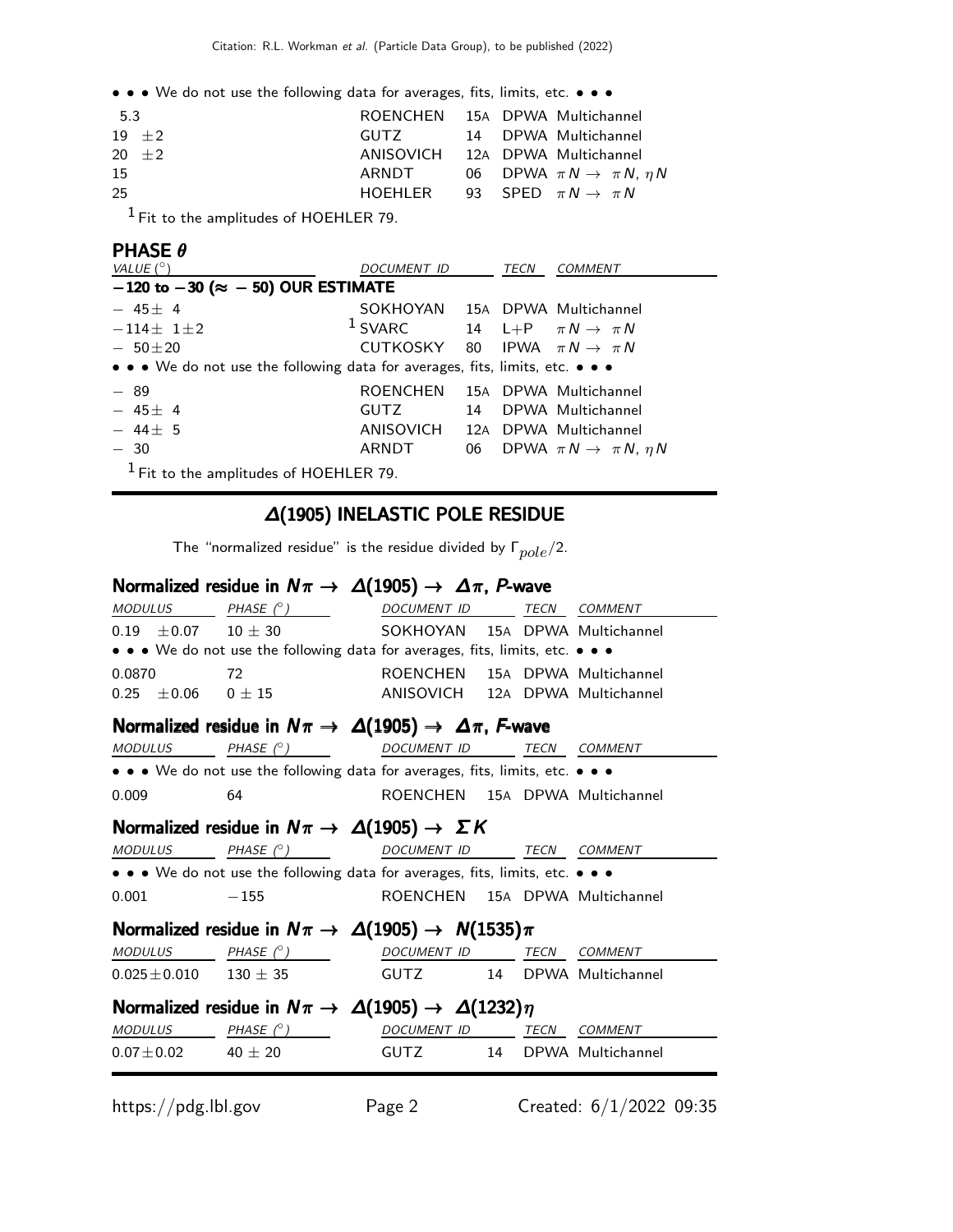### ∆(1905) BREIT-WIGNER MASS

| VALUE (MeV)                                                                   | <i>DOCUMENT ID</i> |                 | TECN | <b>COMMENT</b>                            |
|-------------------------------------------------------------------------------|--------------------|-----------------|------|-------------------------------------------|
| to 1910 ( $\approx$ 1880) OUR ESTIMATE<br>1855                                |                    |                 |      |                                           |
| $+19$<br>1883                                                                 | <b>GOLOVATCH</b>   | 19              |      | DPWA $\gamma p \rightarrow \pi^+ \pi^- p$ |
| 1866<br>± 9                                                                   | $1$ HUNT           | 19              |      | DPWA Multichannel                         |
| $+6$<br>1856                                                                  | SOKHOYAN           | 15A             |      | DPWA Multichannel                         |
| $1857.8 \pm 1.6$                                                              | $1$ ARNDT          | 06              |      | DPWA $\pi N \rightarrow \pi N$ , $\eta N$ |
| 1910<br>$+30$                                                                 | <b>CUTKOSKY</b>    | 80              |      | IPWA $\pi N \rightarrow \pi N$            |
| 1905<br>$\pm 20$                                                              | <b>HOEHLER</b>     |                 |      | 79 IPWA $\pi N \rightarrow \pi N$         |
| • • • We do not use the following data for averages, fits, limits, etc. • • • |                    |                 |      |                                           |
| 1856<br>± 6                                                                   | <b>GUTZ</b>        | 14              |      | DPWA Multichannel                         |
| 1861<br>$+6$                                                                  | ANISOVICH          | 12A             |      | DPWA Multichannel                         |
| 1818<br>$\pm$ 8                                                               | $1$ SHRESTHA       | 12A             |      | DPWA Multichannel                         |
| $+77$<br>1873                                                                 | <b>VRANA</b>       | 00 <sup>1</sup> |      | DPWA Multichannel                         |
| <sup>1</sup> Statistical error only.                                          |                    |                 |      |                                           |

## ∆(1905) BREIT-WIGNER WIDTH

| VALUE (MeV)                                                                   | <i>DOCUMENT ID</i>    |     | TECN | <i>COMMENT</i>                            |
|-------------------------------------------------------------------------------|-----------------------|-----|------|-------------------------------------------|
| to 400 ( $\approx$ 330) OUR ESTIMATE<br>270                                   |                       |     |      |                                           |
| 327<br>$+ 69$                                                                 | <b>GOLOVATCH</b>      | 19  |      | DPWA $\gamma p \rightarrow \pi^+ \pi^- p$ |
| 289<br>$+20$                                                                  | $1$ HUNT              | 19  |      | DPWA Multichannel                         |
| $+$ 15<br>325                                                                 | SOKHOYAN              | 15A |      | DPWA Multichannel                         |
| 320.6 $\pm$ 8.6                                                               | $1$ ARNDT             | 06  |      | DPWA $\pi N \rightarrow \pi N$ , $\eta N$ |
| 400<br>$+100$                                                                 | <b>CUTKOSKY</b>       | 80  |      | IPWA $\pi N \rightarrow \pi N$            |
| 260<br>$+20$                                                                  | <b>HOEHLER</b>        | 79  |      | IPWA $\pi N \rightarrow \pi N$            |
| • • • We do not use the following data for averages, fits, limits, etc. • • • |                       |     |      |                                           |
| 325<br>$+$ 15                                                                 | <b>GUTZ</b>           | 14  |      | DPWA Multichannel                         |
| 335<br>$+$ 18                                                                 | <b>ANISOVICH</b>      |     |      | 12A DPWA Multichannel                     |
| 278<br>$+ 18$                                                                 | <sup>1</sup> SHRESTHA |     |      | 12A DPWA Multichannel                     |
| $+111$<br>461                                                                 | <b>VRANA</b>          | 00  |      | DPWA Multichannel                         |
| $1$ Statistical error only.                                                   |                       |     |      |                                           |

### ∆(1905) DECAY MODES

The following branching fractions are our estimates, not fits or averages.

|            | Mode                          | Fraction $(\Gamma_i/\Gamma)$ |
|------------|-------------------------------|------------------------------|
| $\Gamma_1$ | $N\pi$                        | $9 - 15%$                    |
| $\Gamma_2$ | $N \pi \pi$                   | $>65\%$                      |
| $\Gamma_3$ | $\Delta(1232)\pi$             | >48%                         |
| $\Gamma_4$ | $\Delta(1232)\pi$ , P-wave    | $8 - 43%$                    |
| $\Gamma_5$ | $\Delta(1232)\pi$ , F-wave    | 40-58%                       |
| $\Gamma_6$ | $N \rho$ , S=3/2, P-wave      | $17 - 35%$                   |
| $\Gamma_7$ | $N(1535)\pi$                  | $<$ 1 $\%$                   |
| $\Gamma_8$ | $N(1680)\pi$ , <i>P</i> -wave | $5 - 15%$                    |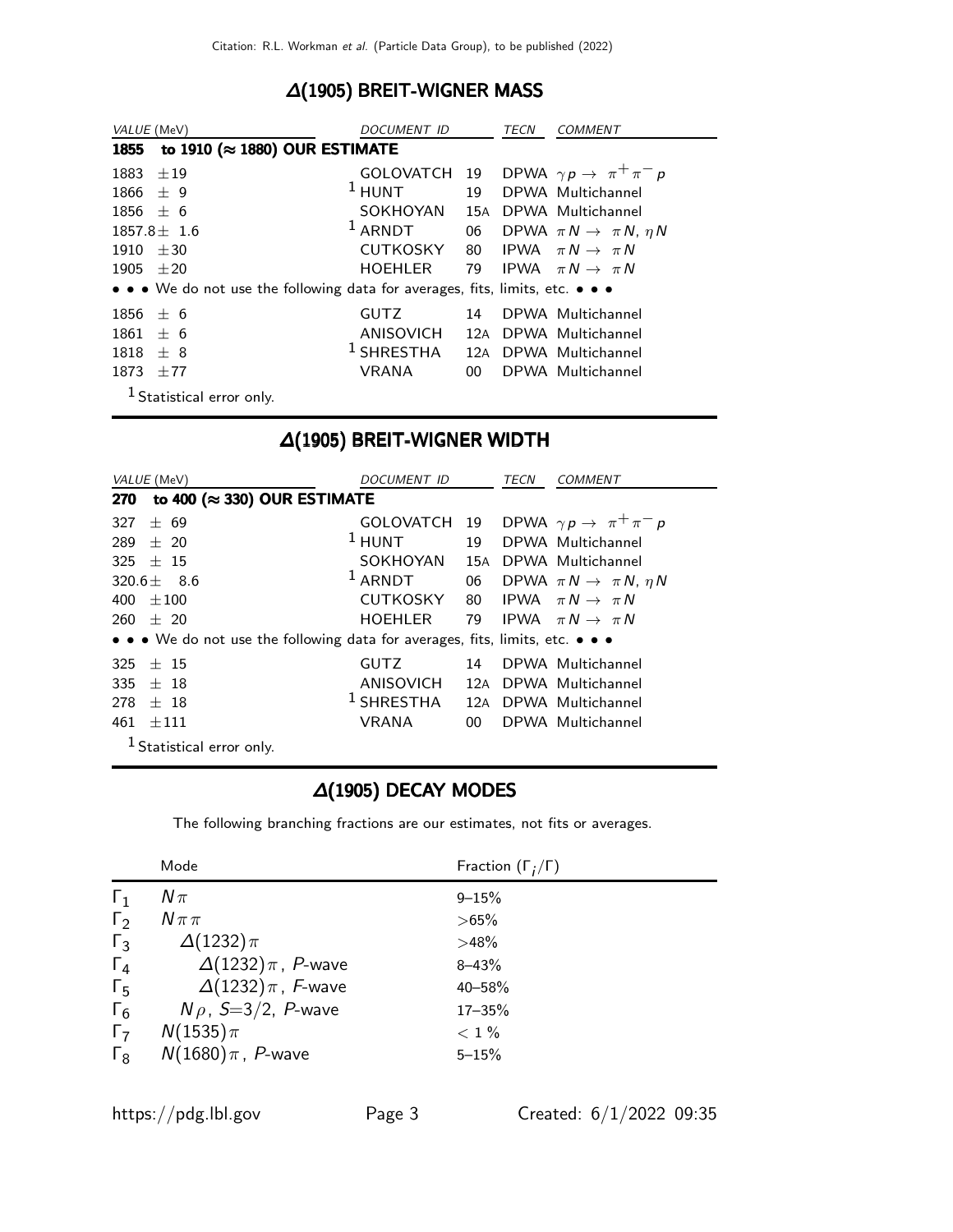|                 | $\Gamma$ <sub>9</sub> $\Delta(1232)\eta$ | $2 - 6\%$          |
|-----------------|------------------------------------------|--------------------|
| $\Gamma_{10}$   | $N \gamma$                               | $0.012 - 0.036$ %  |
| 111             | $N\gamma$ , helicity $=$ 1/2             | $0.002 - 0.006 \%$ |
| 1 <sub>12</sub> | $N\gamma$ , helicity=3/2                 | $0.01 - 0.03 \%$   |

### ∆(1905) BRANCHING RATIOS

| $\Gamma(N\pi)/\Gamma_{\rm total}$                                             |                  |        |             |                                           | $\Gamma_1/\Gamma$                   |
|-------------------------------------------------------------------------------|------------------|--------|-------------|-------------------------------------------|-------------------------------------|
| VALUE $(\%)$                                                                  | DOCUMENT ID      |        | TECN        | <b>COMMENT</b>                            |                                     |
| 9-15% OUR ESTIMATE                                                            |                  |        |             |                                           |                                     |
| $17 \pm 1$                                                                    | $1$ HUNT         | 19     |             | DPWA Multichannel                         |                                     |
| 13<br>$\pm 2$                                                                 | SOKHOYAN         | 15A    |             | DPWA Multichannel                         |                                     |
| $12.2 \pm 0.1$                                                                | $1$ ARNDT        | 06     |             | DPWA $\pi N \rightarrow \pi N$ , $\eta N$ |                                     |
| $\pm$ 3<br>8                                                                  | CUTKOSKY         | 80     |             | IPWA $\pi N \rightarrow \pi N$            |                                     |
| $\pm 2$<br>15                                                                 | <b>HOEHLER</b>   | 79     | <b>IPWA</b> | $\pi N \rightarrow \pi N$                 |                                     |
| • • We do not use the following data for averages, fits, limits, etc. • • •   |                  |        |             |                                           |                                     |
| $\pm 2$<br>13                                                                 | GUTZ             | 14     |             | DPWA Multichannel                         |                                     |
| $\pm 2$<br>13                                                                 | <b>ANISOVICH</b> | 12A    |             | DPWA Multichannel                         |                                     |
| $\pm 1$<br>6                                                                  | $1$ SHRESTHA     | 12A    |             | DPWA Multichannel                         |                                     |
| $\pm 1$<br>9                                                                  | <b>VRANA</b>     | 00     |             | DPWA Multichannel                         |                                     |
| $1$ Statistical error only.                                                   |                  |        |             |                                           |                                     |
| $\Gamma(N\pi\pi)/\Gamma_{\rm total}$                                          |                  |        |             |                                           | $\mathsf{\Gamma}_2/\mathsf{\Gamma}$ |
| <b>VALUE</b>                                                                  | DOCUMENT ID      |        |             | TECN COMMENT                              |                                     |
| >65% OUR ESTIMATE                                                             |                  |        |             |                                           |                                     |
| $0.85 \pm 0.15$                                                               | GOLOVATCH 19     |        |             | DPWA $\gamma p \rightarrow \pi^+ \pi^- p$ |                                     |
| $\Gamma(\Delta(1232)\pi, P$ -wave)/ $\Gamma_{\rm total}$                      |                  |        |             |                                           | $\Gamma_4/\Gamma$                   |
|                                                                               |                  |        |             |                                           |                                     |
| VALUE (%)<br><b>8-43% OUR ESTIMATE</b>                                        | DOCUMENT ID      |        | TECN        | <b>COMMENT</b>                            |                                     |
| 8.4 $\pm$ 0.5                                                                 | $1$ HUNT         | 19     |             | DPWA Multichannel                         |                                     |
| 33 $\pm 10$                                                                   | SOKHOYAN         | 15A    |             | DPWA Multichannel                         |                                     |
| • • • We do not use the following data for averages, fits, limits, etc. • • • |                  |        |             |                                           |                                     |
| $\pm 14$<br>45                                                                | ANISOVICH        |        |             | 12A DPWA Multichannel                     |                                     |
| $\pm$ 7<br>28                                                                 | $1$ SHRESTHA     | 12A    |             | DPWA Multichannel                         |                                     |
| ±1<br>23                                                                      | <b>VRANA</b>     | $00\,$ |             | DPWA Multichannel                         |                                     |
| <sup>1</sup> Statistical error only.                                          |                  |        |             |                                           |                                     |
| $\Gamma(\Delta(1232)\pi, F$ -wave)/ $\Gamma_{\text{total}}$                   |                  |        |             |                                           | $\Gamma_5/\Gamma$                   |
| VALUE $(\%)$                                                                  | DOCUMENT ID      |        | TECN        | COMMENT                                   |                                     |
| 40-58% OUR ESTIMATE                                                           |                  |        |             |                                           |                                     |
| $49 + 9$                                                                      | $1$ HUNT         | 19     |             | DPWA Multichannel                         |                                     |
| • • • We do not use the following data for averages, fits, limits, etc. • • • |                  |        |             |                                           |                                     |
| $64 \pm 8$                                                                    | $1$ SHRESTHA     |        |             | 12A DPWA Multichannel                     |                                     |
| $44 \pm 1$                                                                    | <b>VRANA</b>     | $00\,$ |             | DPWA Multichannel                         |                                     |
| $1$ Statistical error only.                                                   |                  |        |             |                                           |                                     |
|                                                                               |                  |        |             |                                           |                                     |
|                                                                               |                  |        |             |                                           |                                     |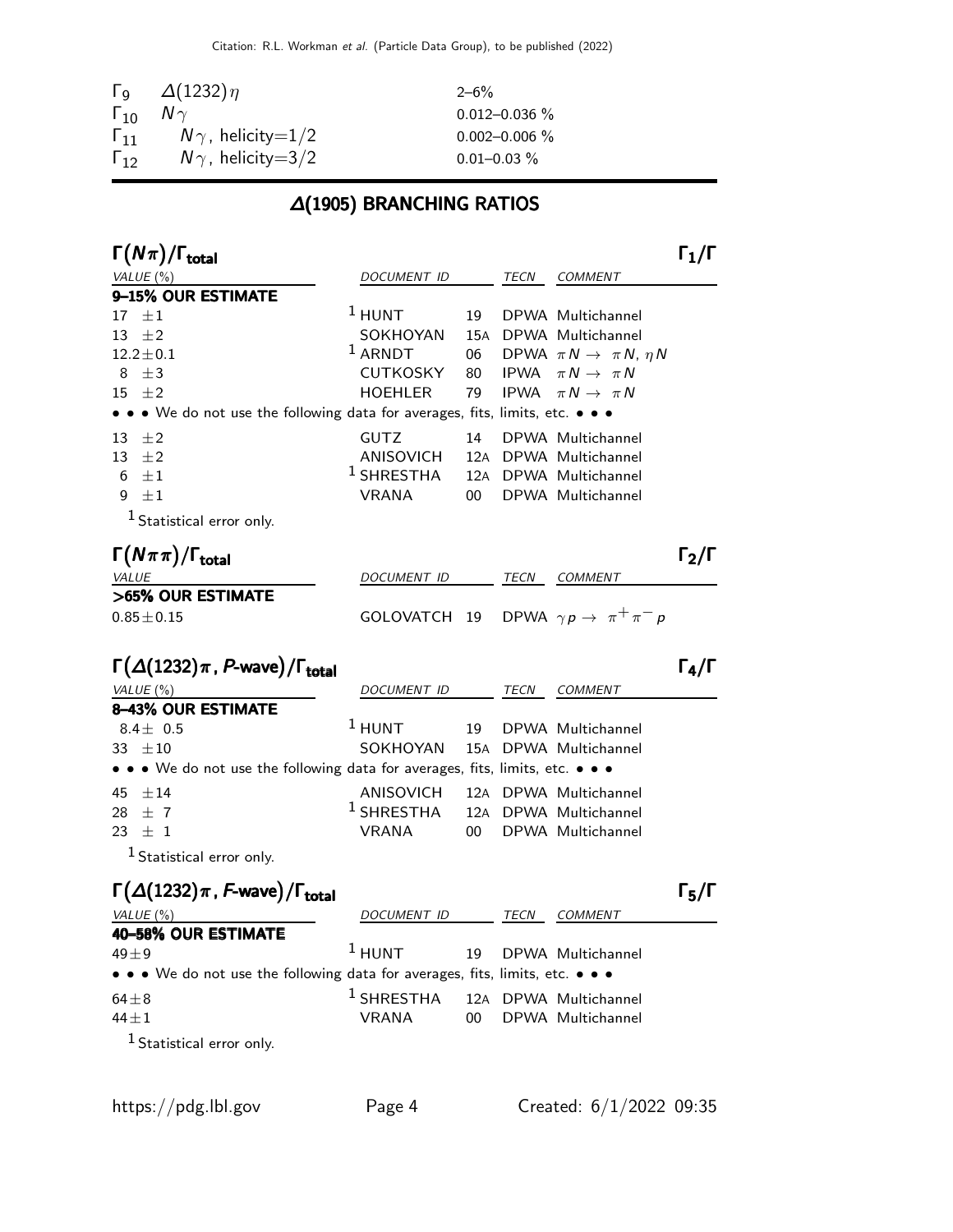| $\Gamma(N\rho, S=3/2, P$ -wave)/ $\Gamma_{\text{total}}$                      |                    |     |             |                   | 16/1                      |
|-------------------------------------------------------------------------------|--------------------|-----|-------------|-------------------|---------------------------|
| VALUE $(\%)$                                                                  | DOCUMENT ID        |     | <b>TECN</b> | <b>COMMENT</b>    |                           |
| 17-35% OUR ESTIMATE                                                           |                    |     |             |                   |                           |
| $26 + 9$                                                                      | $1$ HUNT           | 19  |             | DPWA Multichannel |                           |
| • • • We do not use the following data for averages, fits, limits, etc. • • • |                    |     |             |                   |                           |
| < 6                                                                           | $1$ SHRESTHA       | 12A |             | DPWA Multichannel |                           |
| $24 + 1$                                                                      | <b>VRANA</b>       | OO. |             | DPWA Multichannel |                           |
| <sup>1</sup> Statistical error only.                                          |                    |     |             |                   |                           |
| $\Gamma(N(1535)\pi)/\Gamma_{\rm total}$                                       |                    |     |             |                   | $\mathsf{F}_7/\mathsf{F}$ |
| VALUE $(\%)$                                                                  | DOCUMENT ID        |     | TECN        | <b>COMMENT</b>    |                           |
| < 1 % OUR ESTIMATE                                                            |                    |     |             |                   |                           |
| ${<}1$                                                                        | <b>GUTZ</b>        | 14  |             | DPWA Multichannel |                           |
| $\Gamma(N(1680)\pi, P$ -wave)/ $\Gamma_{\text{total}}$                        |                    |     |             |                   | $\Gamma_8/\Gamma$         |
| VALUE (%)                                                                     | <b>DOCUMENT ID</b> |     | <b>TECN</b> | <b>COMMENT</b>    |                           |
| 5-15% OUR ESTIMATE                                                            |                    |     |             |                   |                           |
| $10 \pm 5$                                                                    | SOKHOYAN           | 15A |             | DPWA Multichannel |                           |
| $\Gamma(\Delta(1232)\eta)/\Gamma_{\rm total}$                                 |                    |     |             |                   | Го/Г                      |
| VALUE $(\%)$                                                                  | <b>DOCUMENT ID</b> |     | TECN        | <b>COMMENT</b>    |                           |
| 2–6% OUR ESTIMATE                                                             |                    |     |             |                   |                           |
| $4 + 2$                                                                       | <b>GUTZ</b>        | 14  |             | DPWA Multichannel |                           |

### ∆(1905) PHOTON DECAY AMPLITUDES AT THE POLE

## $\Delta(1905) \rightarrow N\gamma$ , helicity-1/2 amplitude  $A_{1/2}$

| MODULUS (GeV $^{-1/2}$ )                                                      | PHASE $(^\circ)$                      | <b>DOCUMENT ID</b>             |    | <b>TECN</b> | <b>COMMENT</b> |
|-------------------------------------------------------------------------------|---------------------------------------|--------------------------------|----|-------------|----------------|
| $0.025 \pm 0.005$                                                             | $-28 \pm 12$                          | SOKHOYAN 15A DPWA Multichannel |    |             |                |
| $0.013 + 0.013$ $64 + 72$<br>$-36$                                            |                                       | ROENCHEN 14                    |    | <b>DPWA</b> |                |
| • • • We do not use the following data for averages, fits, limits, etc. • • • |                                       |                                |    |             |                |
| 0.053                                                                         | 89                                    | ROENCHEN 15A DPWA Multichannel |    |             |                |
| $\Delta(1905) \rightarrow N\gamma$ , helicity-3/2 amplitude A <sub>3/2</sub>  |                                       |                                |    |             |                |
|                                                                               |                                       |                                |    |             |                |
| MODULUS (GeV $^{-1/2}$ )                                                      | PHASE $(^\circ)$                      | DOCUMENT ID                    |    | TECN        | <b>COMMENT</b> |
| $-0.050 \!\pm\! 0.004$                                                        | $5 \pm 10$                            | SOKHOYAN 15A DPWA Multichannel |    |             |                |
|                                                                               | $0.072 \pm 0.016$ $113 \frac{+13}{7}$ | ROENCHEN                       | 14 | <b>DPWA</b> |                |

### ∆(1905) BREIT-WIGNER PHOTON DECAY AMPLITUDES

−0.030 80 ROENCHEN 15<sup>A</sup> DPWA Multichannel

## $\Delta(1905)$  →  $N_{\gamma}$ , helicity-1/2 amplitude  $A_{1/2}$

| VALUE (GeV $^{-1/2}$ )                         | DOCUMENT ID                                                |  | TECN | <b>COMMENT</b>                                         |  |
|------------------------------------------------|------------------------------------------------------------|--|------|--------------------------------------------------------|--|
| 0.017 to 0.027 ( $\approx$ 0.022) OUR ESTIMATE |                                                            |  |      |                                                        |  |
| $0.019 \pm 0.0076$                             |                                                            |  |      | GOLOVATCH 19 DPWA $\gamma p \rightarrow \pi^+ \pi^- p$ |  |
| $0.077 \pm 0.010$                              | <sup>1</sup> HUNT 19 DPWA Multichannel                     |  |      |                                                        |  |
| $0.025 \pm 0.005$                              | SOKHOYAN 15A DPWA Multichannel                             |  |      |                                                        |  |
| $0.020 \pm 0.002$                              | <sup>1</sup> DUGGER 13 DPWA $\gamma N \to \pi N$           |  |      |                                                        |  |
| $0.019 \pm 0.002$                              | <sup>1</sup> WORKMAN 12A DPWA $\gamma N \rightarrow \pi N$ |  |      |                                                        |  |
|                                                | Page 5                                                     |  |      |                                                        |  |
| https://pdg.lbl.gov                            |                                                            |  |      | Created: $6/1/2022$ 09:35                              |  |